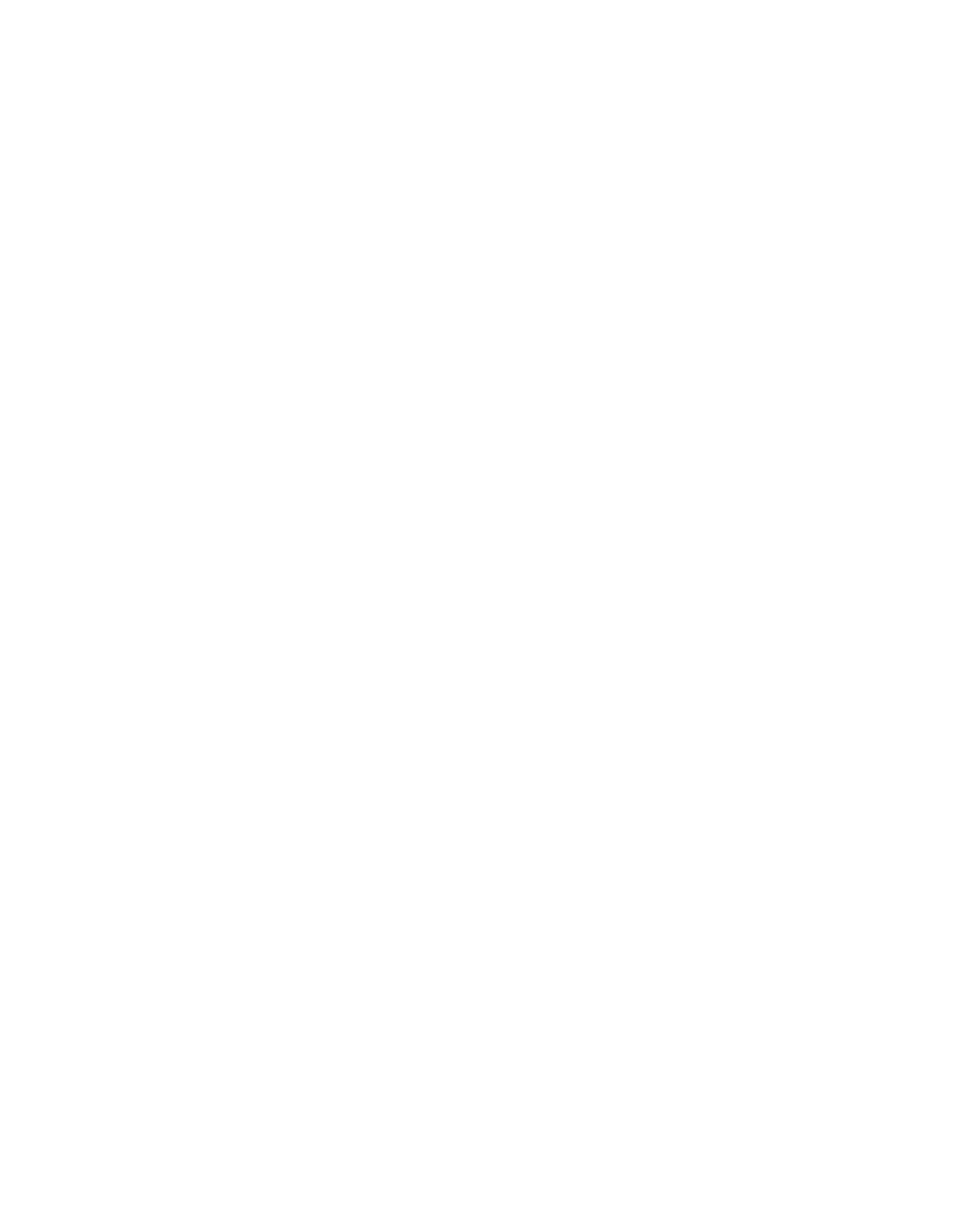## **Contents**

| <b>Product Specifications</b>                     | 4              |
|---------------------------------------------------|----------------|
| Description                                       | 4              |
| <b>Initial Term Period</b>                        | 4              |
| <b>Issue Ages</b>                                 | 4              |
| Death Benefit                                     | 4              |
| Life Event Requirement                            | $\overline{4}$ |
| Minimum Face Amount                               | $\overline{4}$ |
| Maximum Face Amount                               | $\overline{4}$ |
| Premium Modes, Modal Factors, And Minimum Premium | 4              |
| Certificate Fees                                  | $\overline{4}$ |
| Premium Banding                                   | 4              |
| <b>Underwriting Classifications</b>               | 4              |
| Renewable                                         | 5              |
| Convertibility                                    | 5              |
| <b>Conversion Period</b>                          | 5              |
| Charity Benefit Provision                         | 5              |
| <b>Expiry Date</b>                                | 5              |
| <b>Riders</b>                                     | 5              |
| Accelerated Death Benefit Rider                   | 5              |
| Family Health Benefit Rider                       | $\overline{7}$ |
| Common Carrier Accidental Death Rider             | $\overline{7}$ |
| Accidental Death Rider                            | 7              |
| Waiver Of Premium Rider                           | 8              |
| Children's Term Rider                             | 9              |
| <b>Key Contact Information</b>                    | 10             |
| Illustration Software                             | 10             |
| Sales Support                                     | 10             |
| <b>Our Producer Service Center</b>                | 10             |
| <b>Marketing Supplies</b>                         | 10             |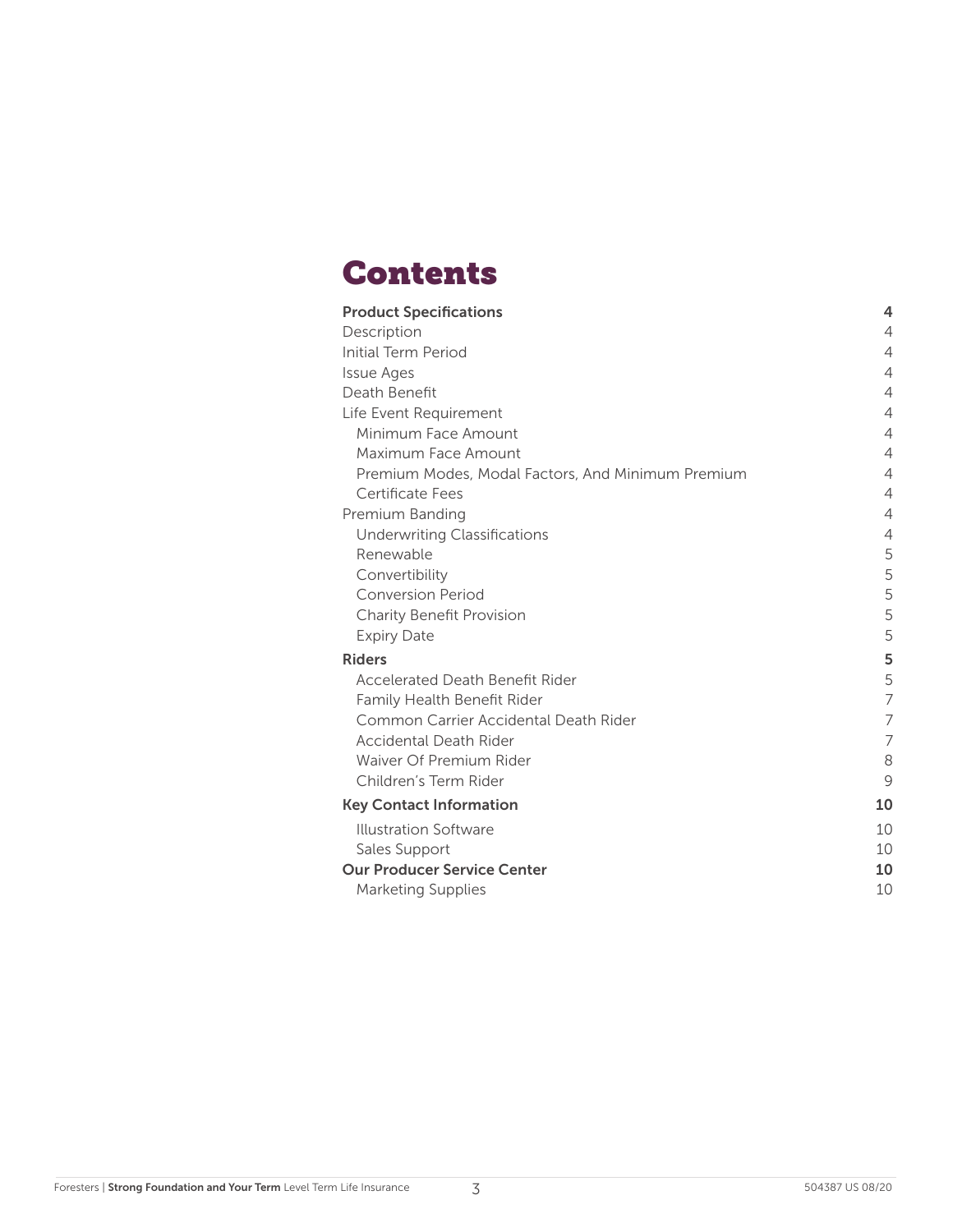# Product Specifications

| Description                         | Foresters Term products offer fixed period, level term life insurance with quaranteed premium and death benefit<br>amounts. Foresters Strong Foundation Level Term Life Insurance (Strong Foundation) offers non-medical<br>underwriting (insurability depends on answers to medical and other application questions and an underwriting<br>review.) Foresters Your Term Level Term Life Insurance (Your Term) offers medical underwriting. |                                                                              |                                         |                                                                                                                                                                                                                                                                                                                                                                                                                                                                                                                                                  |                                                                           |                                                                              |                                         |                                                                                 |
|-------------------------------------|---------------------------------------------------------------------------------------------------------------------------------------------------------------------------------------------------------------------------------------------------------------------------------------------------------------------------------------------------------------------------------------------------------------------------------------------|------------------------------------------------------------------------------|-----------------------------------------|--------------------------------------------------------------------------------------------------------------------------------------------------------------------------------------------------------------------------------------------------------------------------------------------------------------------------------------------------------------------------------------------------------------------------------------------------------------------------------------------------------------------------------------------------|---------------------------------------------------------------------------|------------------------------------------------------------------------------|-----------------------------------------|---------------------------------------------------------------------------------|
| <b>Initial Term Period</b>          | 10-15-, 20-, 25- and 30-year                                                                                                                                                                                                                                                                                                                                                                                                                |                                                                              |                                         |                                                                                                                                                                                                                                                                                                                                                                                                                                                                                                                                                  |                                                                           |                                                                              |                                         |                                                                                 |
| Issue Ages (age nearest birthday)   | <b>Strong Foundation (non-medical)</b>                                                                                                                                                                                                                                                                                                                                                                                                      |                                                                              |                                         |                                                                                                                                                                                                                                                                                                                                                                                                                                                                                                                                                  | Your Term (medical)                                                       |                                                                              |                                         |                                                                                 |
|                                     | Term<br>$10$ -year:<br>$15$ -year:<br>20-year:<br>25-year:<br>30-year:                                                                                                                                                                                                                                                                                                                                                                      | Non-Tobacco<br>$18 - 80$<br>$18 - 70$<br>$18 - 65$<br>$18 - 55$<br>$18 - 50$ |                                         | <b>Tobacco</b><br>$18 - 80$<br>$18 - 70$<br>$18 - 60$<br>18-55 (50 for males)<br>$18-50$ (45 for males)                                                                                                                                                                                                                                                                                                                                                                                                                                          | Term<br>$10$ -year:<br>$15$ -year:<br>20-year:<br>25-year:<br>$30$ -year: | Non-Tobacco<br>$18 - 80$<br>$18 - 70$<br>$18 - 65$<br>$18 - 60$<br>$18 - 55$ |                                         | <b>Tobacco</b><br>$18 - 80$<br>$18 - 70$<br>$18 - 60$<br>$18 - 55$<br>$18 - 50$ |
| <b>Death Benefit Amounts</b>        |                                                                                                                                                                                                                                                                                                                                                                                                                                             |                                                                              |                                         | - Level death benefit, guaranteed for the entire term<br>- Death benefit amount is reduced by any benefit paid under the Accelerated Death Benefit Rider                                                                                                                                                                                                                                                                                                                                                                                         |                                                                           |                                                                              |                                         |                                                                                 |
| <b>Life Event Requirement</b>       | None                                                                                                                                                                                                                                                                                                                                                                                                                                        |                                                                              |                                         |                                                                                                                                                                                                                                                                                                                                                                                                                                                                                                                                                  |                                                                           |                                                                              |                                         |                                                                                 |
| <b>Minimum Face Amount</b>          | For all ages                                                                                                                                                                                                                                                                                                                                                                                                                                |                                                                              |                                         | <b>Strong Foundation (non-medical)</b>                                                                                                                                                                                                                                                                                                                                                                                                                                                                                                           | For all ages                                                              |                                                                              | Your Term (medical)                     |                                                                                 |
| <b>Maximum Face Amount</b>          | Ages                                                                                                                                                                                                                                                                                                                                                                                                                                        | \$20,000                                                                     |                                         | <b>Strong Foundation (non-medical)</b>                                                                                                                                                                                                                                                                                                                                                                                                                                                                                                           | Your Term (medical)                                                       | \$100,000                                                                    |                                         |                                                                                 |
|                                     | 18 to 55<br>56 to max                                                                                                                                                                                                                                                                                                                                                                                                                       | \$400,000<br>\$150,000                                                       |                                         |                                                                                                                                                                                                                                                                                                                                                                                                                                                                                                                                                  | No maximum - subject to underwriting approval                             |                                                                              |                                         |                                                                                 |
| Premium Modes, Modal Factors,       | Mode                                                                                                                                                                                                                                                                                                                                                                                                                                        |                                                                              |                                         | <b>Modal Factor</b>                                                                                                                                                                                                                                                                                                                                                                                                                                                                                                                              |                                                                           |                                                                              | <b>Minimum Premium</b>                  |                                                                                 |
| and Minimum Premium                 | Monthly (PAC)<br>Quarterly<br>Semi-Annual<br>Annual                                                                                                                                                                                                                                                                                                                                                                                         |                                                                              | 0.0875<br>0.26<br>0.51<br>1.00          |                                                                                                                                                                                                                                                                                                                                                                                                                                                                                                                                                  | \$10<br>\$30<br>\$60<br>\$120                                             |                                                                              |                                         |                                                                                 |
| <b>Certificate Fees</b>             | <b>Strong Foundation (non-medical)</b>                                                                                                                                                                                                                                                                                                                                                                                                      |                                                                              |                                         |                                                                                                                                                                                                                                                                                                                                                                                                                                                                                                                                                  | Your Term (medical)                                                       |                                                                              |                                         |                                                                                 |
|                                     | Monthly<br>Quarterly:<br>Semi-Annual:<br>Annual:                                                                                                                                                                                                                                                                                                                                                                                            |                                                                              | \$5.25<br>\$15.60<br>\$30.60<br>\$60.00 | (NOTE: Certificate fee is not commissionable on medically underwritten certificates)                                                                                                                                                                                                                                                                                                                                                                                                                                                             | Monthly<br>Quarterly:<br>Semi-Annual:<br>Annual:                          |                                                                              | \$6.13<br>\$18.20<br>\$35.70<br>\$70.00 |                                                                                 |
| <b>Premium Banding</b>              | <b>Strong Foundation (non-medical)</b>                                                                                                                                                                                                                                                                                                                                                                                                      |                                                                              |                                         | Your Term (medical) Band I                                                                                                                                                                                                                                                                                                                                                                                                                                                                                                                       |                                                                           |                                                                              |                                         | Your Term (medical) Band II                                                     |
|                                     | One premium band for all ages                                                                                                                                                                                                                                                                                                                                                                                                               |                                                                              |                                         | All ages: \$100,000 - \$999,999                                                                                                                                                                                                                                                                                                                                                                                                                                                                                                                  |                                                                           | All ages: \$1,000,000 and over                                               |                                         |                                                                                 |
| <b>Underwriting Classifications</b> | <b>Strong Foundation (non-medical)</b>                                                                                                                                                                                                                                                                                                                                                                                                      |                                                                              |                                         |                                                                                                                                                                                                                                                                                                                                                                                                                                                                                                                                                  | Your Term (medical)                                                       |                                                                              |                                         |                                                                                 |
|                                     | Standard Non-Tobacco<br>Preferred Plus Non-Tobacco<br>Preferred Non-Tobacco<br><b>Standard Tobacco</b><br>Standard Plus Non-Tobacco<br>Standard Non-Tobacco<br><b>Tobacco Plus</b><br>Standard Tobacco                                                                                                                                                                                                                                      |                                                                              |                                         |                                                                                                                                                                                                                                                                                                                                                                                                                                                                                                                                                  |                                                                           |                                                                              |                                         |                                                                                 |
|                                     | For Strong Foundation, non-tobacco defined as non-use<br>of cigarettes within the past 12 months, and allows use of<br>cigar, pipe, chewing tobacco, nicotine patches, and other<br>substitutes. Tobacco defined as use of cigarettes within<br>the past 12 months.                                                                                                                                                                         |                                                                              |                                         | For Your Term, non-tobacco for medical defined as<br>non-use of any product containing nicotine within the<br>past 12 months. Tobacco defined as use of any product<br>containing nicotine within the past 12 months.<br>Substandard extras, temporary, and permanent flat<br>extras are available on a medically underwritten<br>basis. Rating classes are $+50\%$ to $+400\%$ and will be<br>determined by Underwriting.                                                                                                                       |                                                                           |                                                                              |                                         |                                                                                 |
| Renewable                           |                                                                                                                                                                                                                                                                                                                                                                                                                                             |                                                                              |                                         | After the initial term period, the certificate may be continued at annual renewable rates to age 95 for Strong<br>Foundation and to age 100 for Your Term, without providing evidence of insurability.<br>Note: Riders are not renewable at the end of the initial term period.                                                                                                                                                                                                                                                                  |                                                                           |                                                                              |                                         |                                                                                 |
| Convertibility                      |                                                                                                                                                                                                                                                                                                                                                                                                                                             |                                                                              |                                         | As a contractual right, the owner can convert the base face amount to a new permanent life insurance certificate<br>during the conversion period without having to provide evidence of insurability. Partial conversions are allowed.<br>Riders cannot be converted (subject to the terms and conditions of the contract). Conversion can be to any<br>permanent product made available and underwritten by The Independent Order of Foresters. The new certificate,<br>including premiums, will be based on the insured's age at time of issue. |                                                                           |                                                                              |                                         |                                                                                 |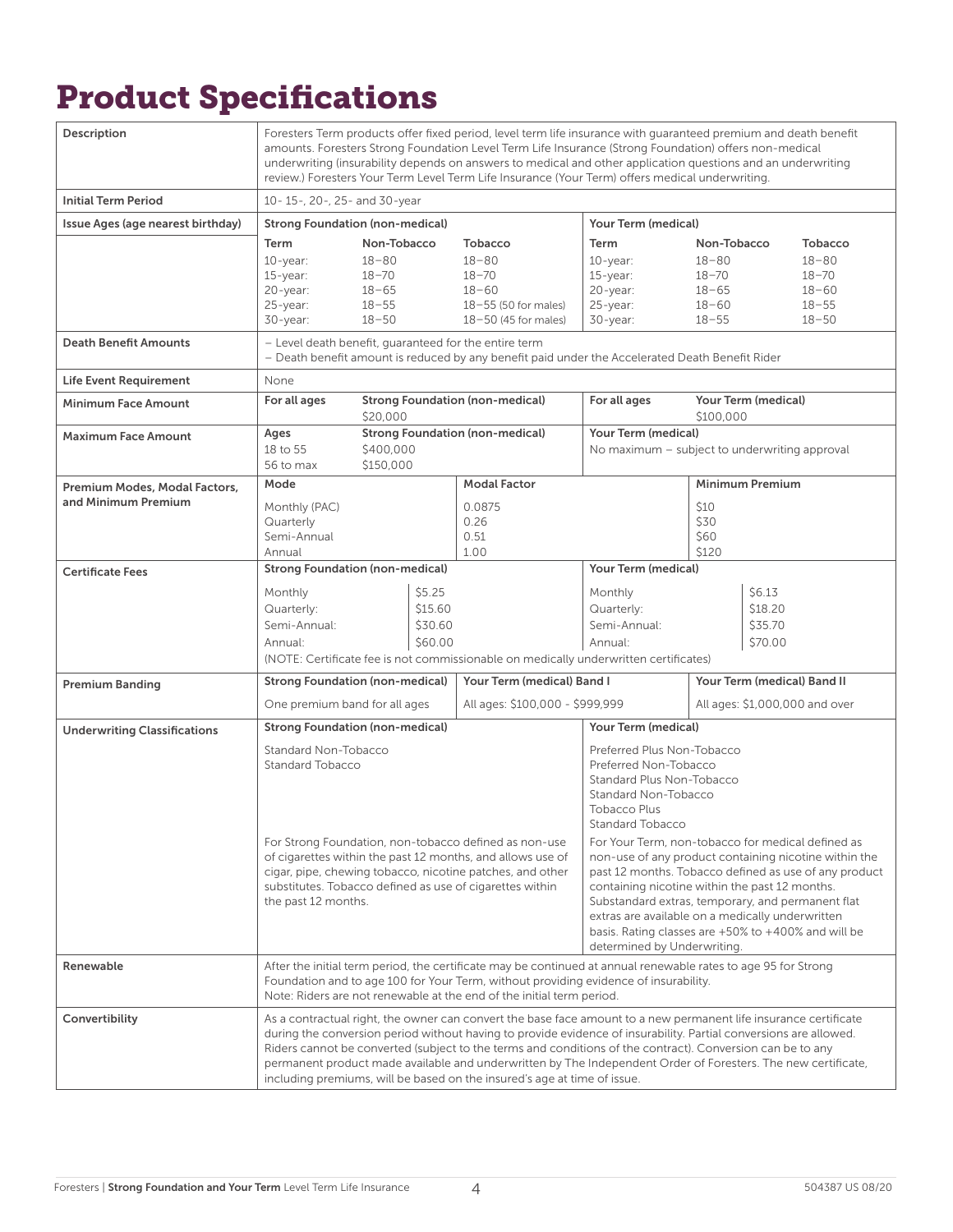| <b>Conversion Period</b>         | Prior to the earlier of:<br>- The end of the initial term period less five (5) years, and<br>- The certificate anniversary on which the insured is age 65.                                                                                                                                                                                                                                                                                                                                                                                                                                                      |
|----------------------------------|-----------------------------------------------------------------------------------------------------------------------------------------------------------------------------------------------------------------------------------------------------------------------------------------------------------------------------------------------------------------------------------------------------------------------------------------------------------------------------------------------------------------------------------------------------------------------------------------------------------------|
| <b>Charity Benefit Provision</b> | The Charity Benefit provision is a contractual provision that is automatically included at no additional premium.                                                                                                                                                                                                                                                                                                                                                                                                                                                                                               |
|                                  | When a claim is paid to the beneficiaries, Foresters will pay (up to a maximum of \$100,000) an additional 1% of<br>the face amount to an accredited nonprofit organization as designated by the owner. The designated charitable<br>organization must be an accredited $501(c)(3)$ organization under the Internal Revenue Code and eligible to receive<br>charitable contributions as defined in section 170(c) of that code. The payment is made as a donation in the<br>name of the insured. The payment is over and above the face amount; there is no decrease in the payment to the<br>beneficiary(ies). |
|                                  | The owner designates the charity at the time of application, but can change the designation while the coverage is<br>inforce. However if no beneficiary is designated, then the benefit will not be paid. The donation is generally tax free<br>and does not need to be included as part of the insured's estate. The donation may be eligible for a charitable tax<br>deduction from the charity.                                                                                                                                                                                                              |
| <b>Expiry Date</b>               | Certificate expiry date is the certificate anniversary on which the insured is age 95 for Strong Foundation and age<br>100 for Your Term.                                                                                                                                                                                                                                                                                                                                                                                                                                                                       |
|                                  | Note: The certificate may end before the certificate expiry date.                                                                                                                                                                                                                                                                                                                                                                                                                                                                                                                                               |

#### Accelerated Death Benefit Rider Riders

| Available on                           | Life insured                                                                                                                                                                                                                                                                                                                                                                                                                                 |                                                                                                                                                                                                                                                                                                |                                                                                                                                        |                                                                                                                                                                                    |  |  |  |
|----------------------------------------|----------------------------------------------------------------------------------------------------------------------------------------------------------------------------------------------------------------------------------------------------------------------------------------------------------------------------------------------------------------------------------------------------------------------------------------------|------------------------------------------------------------------------------------------------------------------------------------------------------------------------------------------------------------------------------------------------------------------------------------------------|----------------------------------------------------------------------------------------------------------------------------------------|------------------------------------------------------------------------------------------------------------------------------------------------------------------------------------|--|--|--|
| Description                            | This rider, automatically included with eligible certificates at no additional premium, provides the owner an option<br>of accelerating a portion of the eligible death benefit and receiving an accelerated death benefit payment due<br>to diagnosis of an eligible illness. Please note there are rider variations in CA and NY; go to ezbiz for additional<br>information.                                                               |                                                                                                                                                                                                                                                                                                |                                                                                                                                        |                                                                                                                                                                                    |  |  |  |
| <b>Eligible Illness</b>                | Subject to eligibility criteria and state variations, this rider can be issued with one or more of the following eligible<br>illnesses:<br>- Chronic illness<br>- Critical illness<br>- Terminal illness                                                                                                                                                                                                                                     |                                                                                                                                                                                                                                                                                                |                                                                                                                                        |                                                                                                                                                                                    |  |  |  |
| <b>Summary Definition of Illnesses</b> | <b>Chronic Illness</b> means the insured:<br>Is unable to perform, without<br>substantial assistance from another<br>person, at least two of the activities<br>of daily living for a period of at least<br>90 days, due to a loss of functional<br>capacity; or<br>Requires substantial supervision<br>by another person to protect the<br>insured from threats to health and<br>safety due to the insured's severe<br>cognitive impairment. | <b>Critical Illness</b> is the following<br>illnesses:<br>• Life Threatening (Invasive) Cancer<br>• Myocardial Infarction<br>$\bullet$ Stroke<br>• Advanced Alzheimer's Disease<br>(before the insured's 75th birthday)<br>• End Stage Renal Failure<br>• Major Organ Failure<br>$\bullet$ ALS |                                                                                                                                        | Terminal illness means the insured:<br>has a non-correctable illness<br>or physical condition which is<br>reasonably expected to result in<br>death within 12 months of diagnosis. |  |  |  |
| <b>Eligibility Criteria</b>            | <b>Chronic and Critical Illnesses</b><br>• Issue face amount must be at least \$20,000:<br>• Insured's issue age is 75 or younger; and<br>• Standard rated cases                                                                                                                                                                                                                                                                             |                                                                                                                                                                                                                                                                                                | <b>Terminal Illness</b><br>. Issue face amount must be at least \$20,000;<br>• All ages; and<br>• Standard and substandard rated cases |                                                                                                                                                                                    |  |  |  |
| <b>Minimum Acceleration Amount</b>     | \$4,500                                                                                                                                                                                                                                                                                                                                                                                                                                      |                                                                                                                                                                                                                                                                                                |                                                                                                                                        |                                                                                                                                                                                    |  |  |  |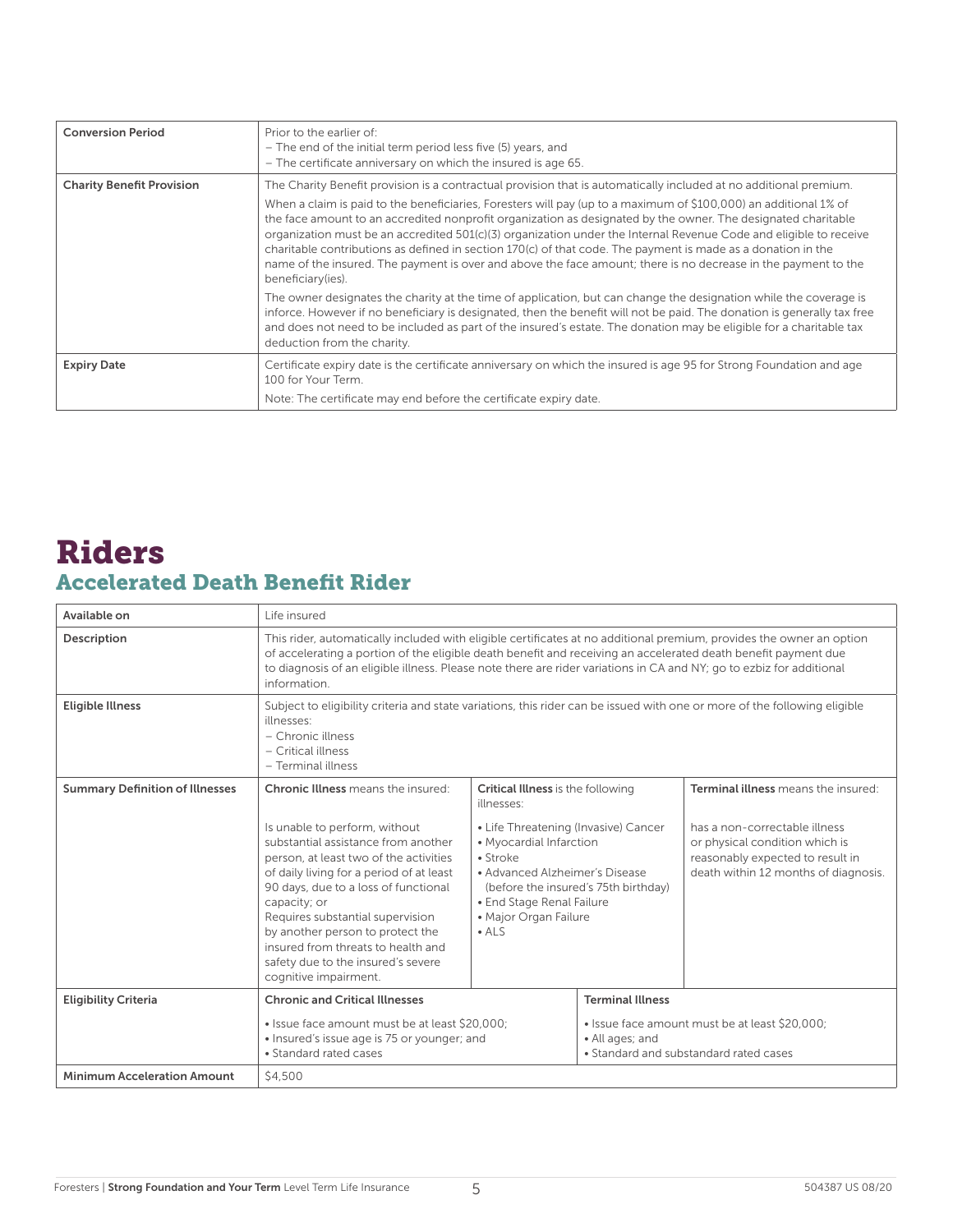| <b>Maximum Acceleration Amount</b>             | <b>Chronic Illness</b>                                                                                                                                                                                                                                                                                                                                                                                                                                                                                                                                   | <b>Critical Illness</b>                                                                                                                                                                                                                                                                                                                                                                                                                                                                                                                                                                                                                                                                                                                                                                                                                                                                                                                                                                                                                                                                                                                                                                                                                                                                                                                                                                                                                                                                                                                                                                                                                                                                                                       | <b>Terminal illness</b>                                                                                                                                   |  |  |  |  |
|------------------------------------------------|----------------------------------------------------------------------------------------------------------------------------------------------------------------------------------------------------------------------------------------------------------------------------------------------------------------------------------------------------------------------------------------------------------------------------------------------------------------------------------------------------------------------------------------------------------|-------------------------------------------------------------------------------------------------------------------------------------------------------------------------------------------------------------------------------------------------------------------------------------------------------------------------------------------------------------------------------------------------------------------------------------------------------------------------------------------------------------------------------------------------------------------------------------------------------------------------------------------------------------------------------------------------------------------------------------------------------------------------------------------------------------------------------------------------------------------------------------------------------------------------------------------------------------------------------------------------------------------------------------------------------------------------------------------------------------------------------------------------------------------------------------------------------------------------------------------------------------------------------------------------------------------------------------------------------------------------------------------------------------------------------------------------------------------------------------------------------------------------------------------------------------------------------------------------------------------------------------------------------------------------------------------------------------------------------|-----------------------------------------------------------------------------------------------------------------------------------------------------------|--|--|--|--|
|                                                | In any 12-month period, 24% of the<br>eligible death benefit on the effective<br>date of the first accelerated payment<br>due to chronic illness.                                                                                                                                                                                                                                                                                                                                                                                                        | Lesser of:<br>a) 95% of the eligible death benefit<br>on the effective date of the<br>applicable accelerated payment<br>due to each critical illness; and<br>b) \$500,000                                                                                                                                                                                                                                                                                                                                                                                                                                                                                                                                                                                                                                                                                                                                                                                                                                                                                                                                                                                                                                                                                                                                                                                                                                                                                                                                                                                                                                                                                                                                                     | Lesser of:<br>a) 95% of the eligible death benefit<br>on the effective date of the<br>accelerated payment due to<br>terminal illness; and<br>b) \$500,000 |  |  |  |  |
|                                                |                                                                                                                                                                                                                                                                                                                                                                                                                                                                                                                                                          |                                                                                                                                                                                                                                                                                                                                                                                                                                                                                                                                                                                                                                                                                                                                                                                                                                                                                                                                                                                                                                                                                                                                                                                                                                                                                                                                                                                                                                                                                                                                                                                                                                                                                                                               | One terminal illness payment is<br>allowed - the rider will terminate<br>after an ABR terminal illness<br>payment.                                        |  |  |  |  |
| <b>Lifetime Maximum Acceleration</b><br>Amount | Lesser of:<br>a) 95% of the eligible death benefit at the time of the first acceleration; and<br>b) \$500,000                                                                                                                                                                                                                                                                                                                                                                                                                                            |                                                                                                                                                                                                                                                                                                                                                                                                                                                                                                                                                                                                                                                                                                                                                                                                                                                                                                                                                                                                                                                                                                                                                                                                                                                                                                                                                                                                                                                                                                                                                                                                                                                                                                                               |                                                                                                                                                           |  |  |  |  |
| <b>Minimum Residual Base Face</b><br>Amount    | \$10,000                                                                                                                                                                                                                                                                                                                                                                                                                                                                                                                                                 |                                                                                                                                                                                                                                                                                                                                                                                                                                                                                                                                                                                                                                                                                                                                                                                                                                                                                                                                                                                                                                                                                                                                                                                                                                                                                                                                                                                                                                                                                                                                                                                                                                                                                                                               |                                                                                                                                                           |  |  |  |  |
| <b>Payment Amount</b>                          | The payment, due to diagnosis of eligible critical illness and chronic illness, will be less than the acceleration amount<br>which will be reduced by the following:<br>- Actuarial discount amount<br>- Administration fee (current fee is \$300)                                                                                                                                                                                                                                                                                                       |                                                                                                                                                                                                                                                                                                                                                                                                                                                                                                                                                                                                                                                                                                                                                                                                                                                                                                                                                                                                                                                                                                                                                                                                                                                                                                                                                                                                                                                                                                                                                                                                                                                                                                                               |                                                                                                                                                           |  |  |  |  |
|                                                |                                                                                                                                                                                                                                                                                                                                                                                                                                                                                                                                                          | The actuarial discount amount and administration fee will not be applied to a terminal illness claim.                                                                                                                                                                                                                                                                                                                                                                                                                                                                                                                                                                                                                                                                                                                                                                                                                                                                                                                                                                                                                                                                                                                                                                                                                                                                                                                                                                                                                                                                                                                                                                                                                         |                                                                                                                                                           |  |  |  |  |
| <b>Actuarial Discount Amount</b>               | It is determined by Foresters:<br>- Based on factors specific to the insured, such as age, gender and premium class;<br>- Based on future mortality of the insured using the mortality table determined by Foresters;<br>- The accelerated death benefit interest rate Foresters applies;<br>- Will take into account the present value of the acceleration amount.                                                                                                                                                                                      |                                                                                                                                                                                                                                                                                                                                                                                                                                                                                                                                                                                                                                                                                                                                                                                                                                                                                                                                                                                                                                                                                                                                                                                                                                                                                                                                                                                                                                                                                                                                                                                                                                                                                                                               |                                                                                                                                                           |  |  |  |  |
| <b>Effect of Acceleration</b>                  | ABR claim payment will reduce the face amount. The reduction to the face amount could be by more than the<br>payment amount. The payment may be less than the acceleration amount which may be subject to a fee, an actuarial<br>discount amount and other applicable deductions. After acceleration, future dividends credited, if any, will be as if the<br>certificate had been issued at the reduced face amount. Any outstanding certificate loan will be reduced by the loan<br>repayment amount that was subtracted from the acceleration amount. |                                                                                                                                                                                                                                                                                                                                                                                                                                                                                                                                                                                                                                                                                                                                                                                                                                                                                                                                                                                                                                                                                                                                                                                                                                                                                                                                                                                                                                                                                                                                                                                                                                                                                                                               |                                                                                                                                                           |  |  |  |  |
|                                                | supplement policy.                                                                                                                                                                                                                                                                                                                                                                                                                                                                                                                                       | The Accelerated Death Benefit Rider provides an option to accelerate a portion of the eligible death benefit and<br>receive a payment. The payment, due to diagnosis of an eligible illness, may be less than the acceleration amount<br>which may be subject to a fee, an actuarial discount amount and other applicable deductions. Payment will decrease<br>certificate values and benefits and may affect eligibility for public assistance programs. Receipt of an accelerated<br>death benefit payment under the rider is intended to qualify for favorable tax treatment under section 101(g) of the<br>Internal Revenue Code (IRC). Specific situations may result in a taxable event. For New York certificates: This is a life<br>insurance certificate that accelerates the death benefit on account of chronic illness and is not a health insurance<br>certificate providing long term care insurance subject to the minimum requirements of New York Law, does not<br>qualify for the New York State Long Term Care Partnership Program and is not a Medicare supplement certificate<br>(The Accelerated Death Benefit Rider (For Terminal Illness) does not include acceleration for a chronic illness). For<br>California certificates: This is a life insurance certificate with a rider that also gives you the option to accelerate<br>some or all of the death benefit in the event that you meet the criteria for a qualifying event described in the rider.<br>This certificate does not provide long-term care insurance subject to California long-term care insurance law. This<br>certificate is not a California Partnership for Long-Term Care program policy. This certificate is not a Medicare |                                                                                                                                                           |  |  |  |  |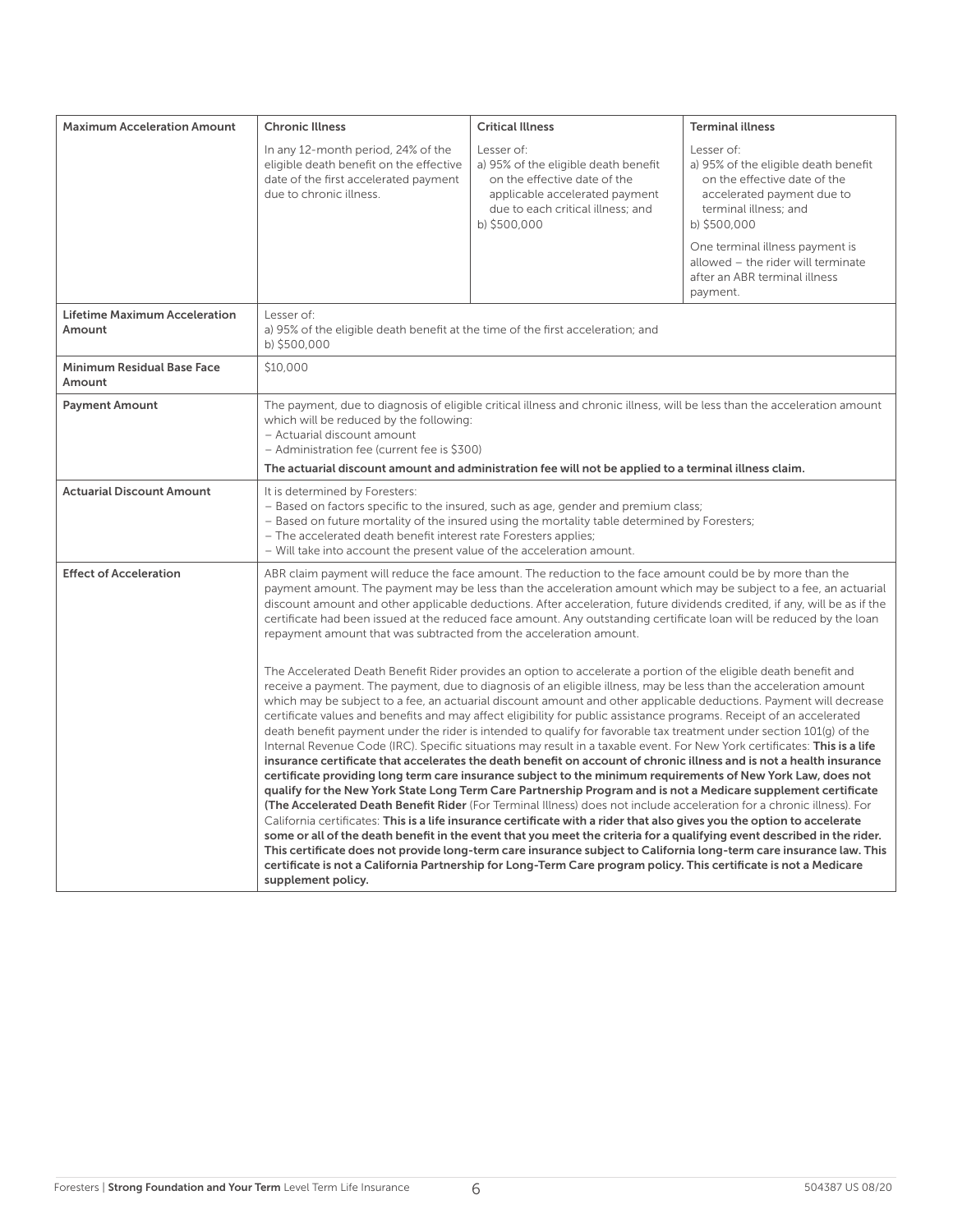#### Family Health Benefit Rider

| Description                       | This rider, automatically included on all eligible certificates (cost is included in basic certificate premium), provides<br>benefits for qualified health situations for the insured and their immediate family, who have had to be transferred by<br>ambulance to a hospital in the Continental United States, Alaska or Hawaii, or visit the emergency room or stay in<br>hospital, due to a catastrophic event that is officially recognized and recorded by either the U.S. National Weather<br>Service or U.S. Geological Survey.<br>These events are limited to: a typhoon, hurricane, tornado, earthquake, volcanic eruption, tsunami, or lightning strike. |                                                                                            |                                                                                                |                                                                                 |                                                                              |                                                                          |  |
|-----------------------------------|---------------------------------------------------------------------------------------------------------------------------------------------------------------------------------------------------------------------------------------------------------------------------------------------------------------------------------------------------------------------------------------------------------------------------------------------------------------------------------------------------------------------------------------------------------------------------------------------------------------------------------------------------------------------|--------------------------------------------------------------------------------------------|------------------------------------------------------------------------------------------------|---------------------------------------------------------------------------------|------------------------------------------------------------------------------|--------------------------------------------------------------------------|--|
| Issue Ages (age nearest birthday) |                                                                                                                                                                                                                                                                                                                                                                                                                                                                                                                                                                                                                                                                     | <b>Strong Foundation (non-medical)</b>                                                     |                                                                                                | Your Term (medical)                                                             |                                                                              |                                                                          |  |
|                                   | Term<br>$10$ -year:<br>$15$ -year:<br>$20$ -year:<br>25-year:<br>$30$ -year:                                                                                                                                                                                                                                                                                                                                                                                                                                                                                                                                                                                        | Non-Tobacco<br>$18 - 80$<br>$18 - 70$<br>$18 - 65$<br>$18 - 55$<br>$18 - 50$               | Tobacco<br>$18 - 80$<br>$18 - 70$<br>$18 - 60$<br>18-55 (50 for males)<br>18-50 (45 for males) | Term<br>$10$ -year:<br>$15$ -year:<br>$20$ -year:<br>$25$ -year:<br>$30$ -year: | Non-Tobacco<br>$18 - 80$<br>$18 - 70$<br>$18 - 65$<br>$18 - 60$<br>$18 - 55$ | Tobacco<br>$18 - 80$<br>$18 - 70$<br>$18 - 60$<br>$18 - 55$<br>$18 - 50$ |  |
| <b>Qualified Event and Amount</b> | - Ambulance Transportation: \$50<br>- Hospital Emergency Room Examination: \$100<br>- Hospital Stay: \$100/day (up to 5 days)                                                                                                                                                                                                                                                                                                                                                                                                                                                                                                                                       |                                                                                            |                                                                                                |                                                                                 |                                                                              |                                                                          |  |
| <b>Maximum Benefit Amount</b>     | \$650 per person, per incident with a lifetime family maximum of \$5,000.                                                                                                                                                                                                                                                                                                                                                                                                                                                                                                                                                                                           |                                                                                            |                                                                                                |                                                                                 |                                                                              |                                                                          |  |
| <b>Expiry Date</b>                | The earlier of:                                                                                                                                                                                                                                                                                                                                                                                                                                                                                                                                                                                                                                                     | - The end of the initial term period; and<br>- When the maximum benefit amount is paid out |                                                                                                |                                                                                 |                                                                              |                                                                          |  |

#### Common Carrier Accidental Death Rider

| Description                       | This rider, automatically included on all eligible certificates (cost is included in basic certificate premium), provides a<br>death benefit of up to two times the face amount to a maximum of \$300,000, if the insured dies within 180 days of<br>an accidental bodily injury that occurred while riding on a common carrier as a fare-paying passenger. |                                                                                                               |                                                                                             |                                                                      |                                                           |                                                               |  |  |
|-----------------------------------|-------------------------------------------------------------------------------------------------------------------------------------------------------------------------------------------------------------------------------------------------------------------------------------------------------------------------------------------------------------|---------------------------------------------------------------------------------------------------------------|---------------------------------------------------------------------------------------------|----------------------------------------------------------------------|-----------------------------------------------------------|---------------------------------------------------------------|--|--|
| Issue Ages (age nearest birthday) |                                                                                                                                                                                                                                                                                                                                                             | <b>Strong Foundation (non-medical)</b><br>Your Term (medical)                                                 |                                                                                             |                                                                      |                                                           |                                                               |  |  |
|                                   | Term                                                                                                                                                                                                                                                                                                                                                        | Non-Tobacco<br>Non-Tobacco<br><b>Tobacco</b><br><b>Term</b>                                                   |                                                                                             |                                                                      |                                                           |                                                               |  |  |
|                                   | $10$ -year:<br>$15$ -year:<br>$20$ -year:<br>$25$ -year:<br>$30$ -year:                                                                                                                                                                                                                                                                                     | $18 - 80$<br>$18 - 70$<br>$18 - 65$<br>$18 - 55$<br>$18 - 50$                                                 | $18 - 80$<br>$18 - 70$<br>$18 - 60$<br>$18 - 55$ (50 for males)<br>$18 - 50$ (45 for males) | $10$ -year:<br>$15$ -year:<br>$20$ -year:<br>$25$ -year:<br>30-year: | $18 - 80$<br>18-70<br>$18 - 65$<br>$18 - 60$<br>$18 - 55$ | $18 - 80$<br>$18 - 70$<br>$18 - 60$<br>$18 - 55$<br>$18 - 50$ |  |  |
| <b>Benefit Amount</b>             | coverage.                                                                                                                                                                                                                                                                                                                                                   | Two times the face amount. Benefit is subject to a maximum of \$300,000 across all Foresters accidental death |                                                                                             |                                                                      |                                                           |                                                               |  |  |
| <b>Expiry Date</b>                |                                                                                                                                                                                                                                                                                                                                                             | The end of the initial term period.                                                                           |                                                                                             |                                                                      |                                                           |                                                               |  |  |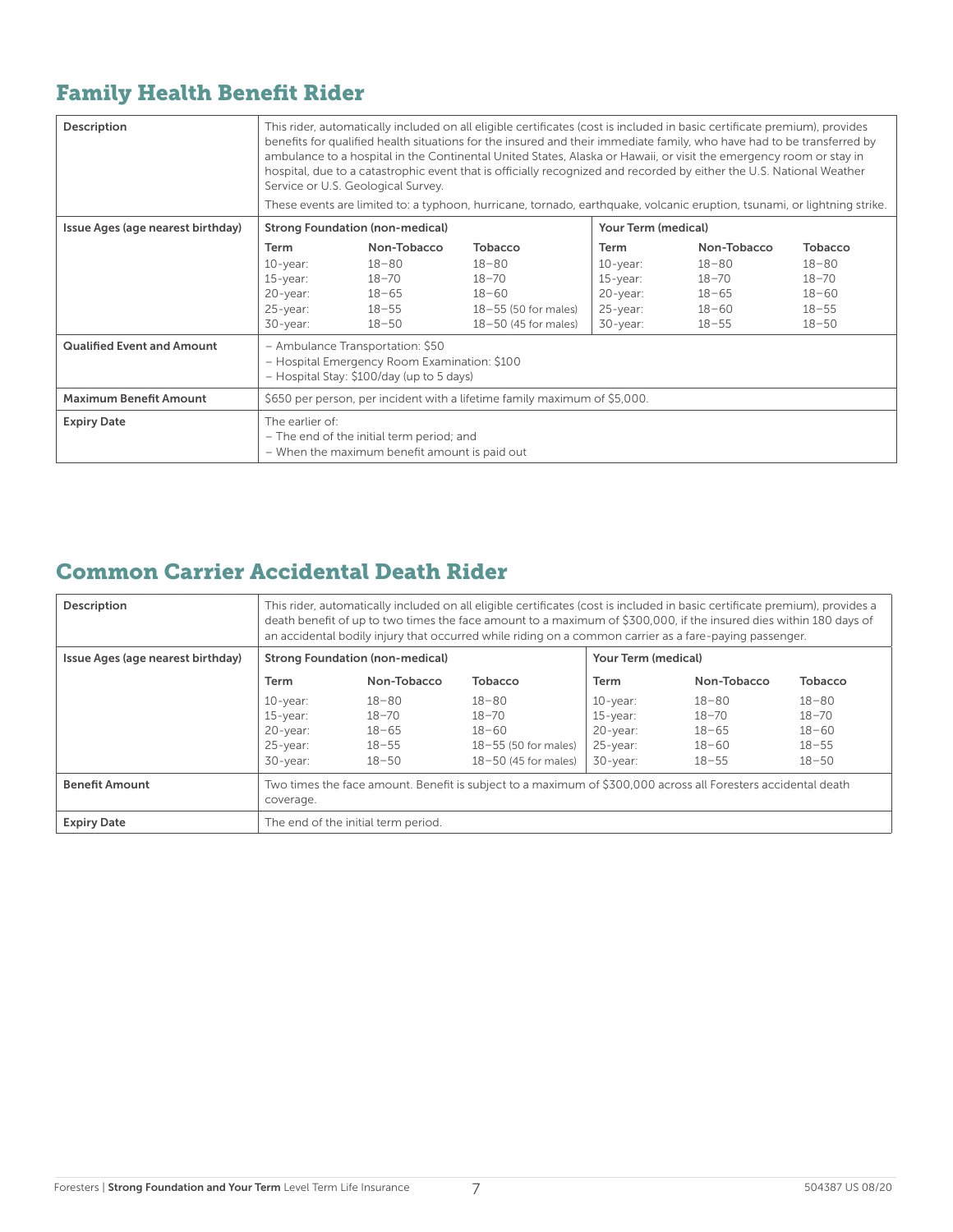#### Accidental Death Rider

| Description                       | This rider provides additional coverage in the event of an accidental death, caused by an accidental bodily injury,<br>and death occurs within 180 days of the injury.          |                                                                                                                                                                                       |                                                                                                                     |             |                     |           |  |  |
|-----------------------------------|---------------------------------------------------------------------------------------------------------------------------------------------------------------------------------|---------------------------------------------------------------------------------------------------------------------------------------------------------------------------------------|---------------------------------------------------------------------------------------------------------------------|-------------|---------------------|-----------|--|--|
| Issue Ages (age nearest birthday) |                                                                                                                                                                                 | <b>Strong Foundation (non-medical)</b>                                                                                                                                                |                                                                                                                     |             | Your Term (medical) |           |  |  |
|                                   | <b>Term</b>                                                                                                                                                                     | Non-Tobacco                                                                                                                                                                           | Tobacco                                                                                                             | Term        | Non-Tobacco         | Tobacco   |  |  |
|                                   | $10$ -year:                                                                                                                                                                     | $18 - 60$                                                                                                                                                                             | $18 - 60$                                                                                                           | $10$ -year: | $18 - 60$           | $18 - 60$ |  |  |
|                                   | $15$ -year:                                                                                                                                                                     | $18 - 60$                                                                                                                                                                             | $18 - 60$                                                                                                           | $15$ -year: | $18 - 60$           | $18 - 60$ |  |  |
|                                   | $20$ -year:                                                                                                                                                                     | $18 - 60$                                                                                                                                                                             | $18 - 60$                                                                                                           | $20$ -year: | $18 - 60$           | $18 - 60$ |  |  |
|                                   | $25$ -year:                                                                                                                                                                     | $18 - 55$                                                                                                                                                                             | 18-55 (50 for males)                                                                                                | 25-year:    | $18 - 60$           | $18 - 55$ |  |  |
|                                   | $30$ -year:                                                                                                                                                                     | $18 - 50$                                                                                                                                                                             | $18-50$ (45 for males)                                                                                              | $30$ -year: | $18 - 55$           | $18 - 50$ |  |  |
| <b>Minimum Benefit Amount</b>     |                                                                                                                                                                                 | Minimum issue amount is \$10,000.                                                                                                                                                     |                                                                                                                     |             |                     |           |  |  |
| <b>Maximum Benefit Amount</b>     |                                                                                                                                                                                 | Maximum issue amount is 100% of the face amount up to \$300,000. Issue amount is subject to a maximum of<br>\$300,000 of accidental death coverage across all Foresters certificates. |                                                                                                                     |             |                     |           |  |  |
| <b>Benefit Payout</b>             |                                                                                                                                                                                 | Provides the rider benefit if insured dies within 180 days of, and due to, an accidental bodily injury.                                                                               |                                                                                                                     |             |                     |           |  |  |
| <b>Premium Guarantees</b>         |                                                                                                                                                                                 |                                                                                                                                                                                       | Premium will remain the same for the entire initial term period.                                                    |             |                     |           |  |  |
| <b>Changes After Issue</b>        |                                                                                                                                                                                 |                                                                                                                                                                                       | Rider benefit amount may be decreased after issue. However, a benefit amount increase after issue is not permitted. |             |                     |           |  |  |
| <b>Expiry date</b>                | The earlier of:<br>- The end of the initial term period; and<br>- The certificate anniversary on which the insured is age 70<br>The rider may end before the rider expiry date. |                                                                                                                                                                                       |                                                                                                                     |             |                     |           |  |  |
| Notes:                            |                                                                                                                                                                                 |                                                                                                                                                                                       | Rider may be added after issue and is available for cases with substandard rating on the base certificate.          |             |                     |           |  |  |

#### Waiver Of Premium Rider

| Description                           | This rider, while in effect, will waive the total premium required on a premium due date if the insured is totally disabled<br>on that date. To qualify for this benefit the insured must be totally disabled for a continuous period of at least six<br>(6) months.                                                                                                                                                                                                                                         |                                                                   |                      |              |                                                                                                                   |           |  |  |
|---------------------------------------|--------------------------------------------------------------------------------------------------------------------------------------------------------------------------------------------------------------------------------------------------------------------------------------------------------------------------------------------------------------------------------------------------------------------------------------------------------------------------------------------------------------|-------------------------------------------------------------------|----------------------|--------------|-------------------------------------------------------------------------------------------------------------------|-----------|--|--|
| Issue Ages (age nearest birthday)     |                                                                                                                                                                                                                                                                                                                                                                                                                                                                                                              | <b>Strong Foundation (non-medical)</b>                            |                      |              | Your Term (medical)                                                                                               |           |  |  |
|                                       | <b>Term</b>                                                                                                                                                                                                                                                                                                                                                                                                                                                                                                  | Non-Tobacco                                                       | Tobacco              | Term         | Non-Tobacco                                                                                                       | Tobacco   |  |  |
|                                       | $10$ -year:                                                                                                                                                                                                                                                                                                                                                                                                                                                                                                  | $18 - 55$                                                         | $18 - 55$            | $10$ -year:  | $18 - 55$                                                                                                         | $18 - 55$ |  |  |
|                                       | $15$ -year:                                                                                                                                                                                                                                                                                                                                                                                                                                                                                                  | $18 - 55$                                                         | $18 - 55$            | $15$ -year:  | $18 - 55$                                                                                                         | $18 - 55$ |  |  |
|                                       | 20-year:                                                                                                                                                                                                                                                                                                                                                                                                                                                                                                     | $18 - 55$                                                         | $18 - 55$            | 20-year:     | $18 - 55$                                                                                                         | $18 - 55$ |  |  |
|                                       | $25$ -year:                                                                                                                                                                                                                                                                                                                                                                                                                                                                                                  | $18 - 55$                                                         | 18-55 (50 for males) | $25$ -year:  | $18 - 55$                                                                                                         | $18 - 55$ |  |  |
|                                       | $30$ -year:                                                                                                                                                                                                                                                                                                                                                                                                                                                                                                  | $18 - 50$                                                         | $18 - 45$            | $30$ -year:  | $18 - 55$                                                                                                         | $18 - 50$ |  |  |
| <b>Definition of Total Disability</b> |                                                                                                                                                                                                                                                                                                                                                                                                                                                                                                              | Total disability is defined in the rider.                         |                      |              |                                                                                                                   |           |  |  |
| <b>Premium quarantees</b>             |                                                                                                                                                                                                                                                                                                                                                                                                                                                                                                              | Premiums will remain the same for the entire initial term period. |                      |              |                                                                                                                   |           |  |  |
| <b>Waiving Premium</b>                | If total disability begins prior to the certificate<br>If total disability begins on or after the certificate<br>anniversary on which the insured is age 60 and the<br>anniversary on which the insured is age 60 and the<br>insured is continuously totally disabled after that<br>insured is continuously totally disabled after the rider<br>expiry date, the premium will continue to be waived until<br>anniversary, the premium will continue to be waived<br>until the earlier of:<br>the earlier of: |                                                                   |                      |              |                                                                                                                   |           |  |  |
|                                       | The date when the insured is no longer totally<br>The date when the insured is no longer totally<br>a)<br>a)<br>disabled: or<br>disabled: or<br>The day the certificate is no longer in effect.<br>The certificate anniversary on which the<br>b)<br>b)                                                                                                                                                                                                                                                      |                                                                   |                      |              |                                                                                                                   |           |  |  |
|                                       |                                                                                                                                                                                                                                                                                                                                                                                                                                                                                                              |                                                                   |                      | $\mathsf{C}$ | insured is age 65; or<br>The day the certificate is no longer in effect.                                          |           |  |  |
| Expiry date                           |                                                                                                                                                                                                                                                                                                                                                                                                                                                                                                              |                                                                   |                      |              | The earlier of the end of the initial term period and the certificate anniversary on which the insured is age 65. |           |  |  |
|                                       |                                                                                                                                                                                                                                                                                                                                                                                                                                                                                                              | The rider may end before the rider expiry date.                   |                      |              |                                                                                                                   |           |  |  |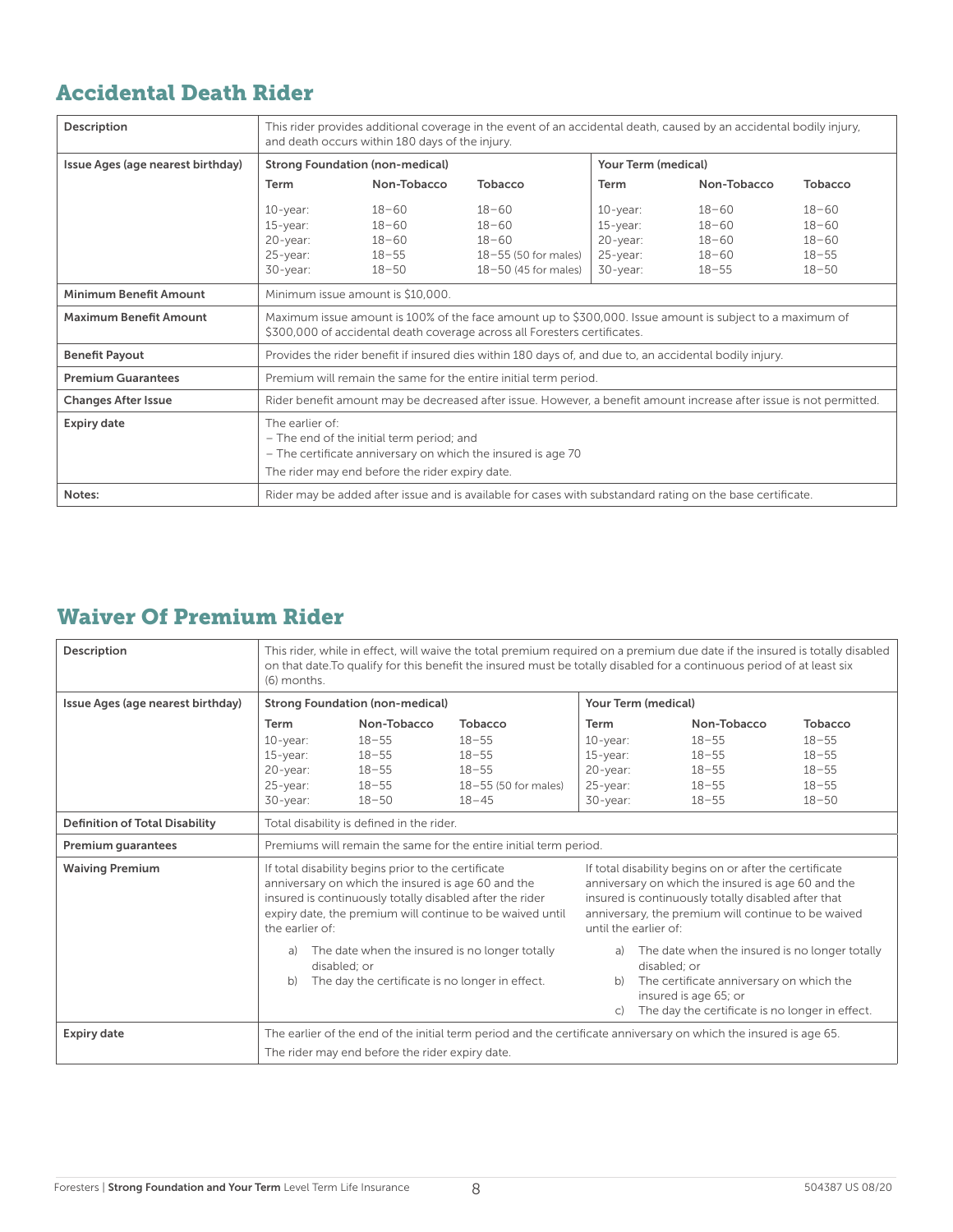#### Children's Term Rider

| Description                       | The Children's Term Rider (CTR) provides level term insurance for each insured child (i.e. whether born, adopted,<br>under the legal guardianship, or a stepchild, of the insured).                                                                                                                               |                                                                                                                                                                                                                                                                                                                                                                                   |                                                                                                                                                                                                                   |                                                                   |                                                               |                                                               |  |  |
|-----------------------------------|-------------------------------------------------------------------------------------------------------------------------------------------------------------------------------------------------------------------------------------------------------------------------------------------------------------------|-----------------------------------------------------------------------------------------------------------------------------------------------------------------------------------------------------------------------------------------------------------------------------------------------------------------------------------------------------------------------------------|-------------------------------------------------------------------------------------------------------------------------------------------------------------------------------------------------------------------|-------------------------------------------------------------------|---------------------------------------------------------------|---------------------------------------------------------------|--|--|
| Issue Ages (age nearest birthday) | <b>Strong Foundation (non-medical)</b>                                                                                                                                                                                                                                                                            |                                                                                                                                                                                                                                                                                                                                                                                   |                                                                                                                                                                                                                   | Your Term (medical)                                               |                                                               |                                                               |  |  |
|                                   | Term                                                                                                                                                                                                                                                                                                              | Non-Tobacco                                                                                                                                                                                                                                                                                                                                                                       | <b>Tobacco</b>                                                                                                                                                                                                    | Term                                                              | Non-Tobacco                                                   | Tobacco                                                       |  |  |
|                                   | $10$ -year:<br>$15$ -year:<br>20-year:<br>$25$ -year:<br>$30$ -year:                                                                                                                                                                                                                                              | $18 - 55$<br>$18 - 55$<br>$18 - 55$<br>$18 - 55$<br>$18 - 50$                                                                                                                                                                                                                                                                                                                     | $18 - 55$<br>$18 - 55$<br>$18 - 55$<br>18-55 (50 for males)<br>$18-50$ (45 for males)                                                                                                                             | $10$ -year:<br>15-year:<br>20-year:<br>$25$ -year:<br>$30$ -year: | $18 - 55$<br>$18 - 55$<br>$18 - 55$<br>$18 - 55$<br>$18 - 55$ | $18 - 55$<br>$18 - 55$<br>$18 - 55$<br>$18 - 55$<br>$18 - 50$ |  |  |
| <b>Benefit Amount</b>             |                                                                                                                                                                                                                                                                                                                   | – In increments of \$1,000<br>- Minimum of \$10,000<br>- Maximum \$25,000                                                                                                                                                                                                                                                                                                         |                                                                                                                                                                                                                   |                                                                   |                                                               |                                                               |  |  |
| Premium guarantees                |                                                                                                                                                                                                                                                                                                                   |                                                                                                                                                                                                                                                                                                                                                                                   | One premium rate to cover all insured children, and will remain the same for the entire initial term period.                                                                                                      |                                                                   |                                                               |                                                               |  |  |
| <b>Insured Children</b>           |                                                                                                                                                                                                                                                                                                                   | At issue each child who:<br>- Is 15 days or older, on the application date, and<br>- Has not reached their 18th birthday at issue of rider, and<br>- Is not excluded by Foresters<br>Coverage will be extended to each person who becomes a child of the insured while this rider is in effect.                                                                                   |                                                                                                                                                                                                                   |                                                                   |                                                               |                                                               |  |  |
|                                   |                                                                                                                                                                                                                                                                                                                   | That child must be at least 15 days old and has not reached their 18th birthday.                                                                                                                                                                                                                                                                                                  |                                                                                                                                                                                                                   |                                                                   |                                                               |                                                               |  |  |
| <b>Child No Longer Insured</b>    | A child ceases to be insured at the earliest of:<br>- That child's 25th birthday<br>- The conversion date for that child's coverage under the rider's conversion provision<br>- Date the rider ends                                                                                                               |                                                                                                                                                                                                                                                                                                                                                                                   |                                                                                                                                                                                                                   |                                                                   |                                                               |                                                               |  |  |
| Convertibility                    |                                                                                                                                                                                                                                                                                                                   | Insured children can convert their coverage to a new permanent life insurance certificate (without evidence<br>of insurability) during the conversion period. Conversion can be to any permanent product made available and<br>underwritten by The Independent Order of Foresters. The new certificate, including premiums, will be based on<br>the child's age at time of issue. |                                                                                                                                                                                                                   |                                                                   |                                                               |                                                               |  |  |
| <b>Conversion Amount</b>          | - Up to 1 times the rider benefit amount on or before insured child's 21st birthday<br>- Up to 5 times the rider benefit amount after insured child's 21st birthday and before their 25th birthday, subject<br>to an overall conversion maximum, from all Foresters products, of \$100,000 for each insured child |                                                                                                                                                                                                                                                                                                                                                                                   |                                                                                                                                                                                                                   |                                                                   |                                                               |                                                               |  |  |
|                                   | Any insurance above the conversion amount and riders added to the new permanent life insurance certificate are<br>subject to underwriting approval.                                                                                                                                                               |                                                                                                                                                                                                                                                                                                                                                                                   |                                                                                                                                                                                                                   |                                                                   |                                                               |                                                               |  |  |
| <b>Conversion Period:</b>         | Begins when the child becomes an insured child until two months after the earliest of:<br>- Date the rider ends<br>- Death of the insured<br>- Insured child's 25th birthday                                                                                                                                      |                                                                                                                                                                                                                                                                                                                                                                                   |                                                                                                                                                                                                                   |                                                                   |                                                               |                                                               |  |  |
| <b>Expiry Date</b>                | The earlier of:<br>- The end of the initial term period, and<br>- The certificate anniversary on which the insured is age 65<br>The rider may end before the rider expiry date.                                                                                                                                   |                                                                                                                                                                                                                                                                                                                                                                                   |                                                                                                                                                                                                                   |                                                                   |                                                               |                                                               |  |  |
| <b>Notes</b>                      |                                                                                                                                                                                                                                                                                                                   | - This rider may be added after issue                                                                                                                                                                                                                                                                                                                                             | - Evidence of insurability for insured child(ren) is required only at the time of the application<br>- This rider is available for medically underwritten cases with a substandard rating on the base certificate |                                                                   |                                                               |                                                               |  |  |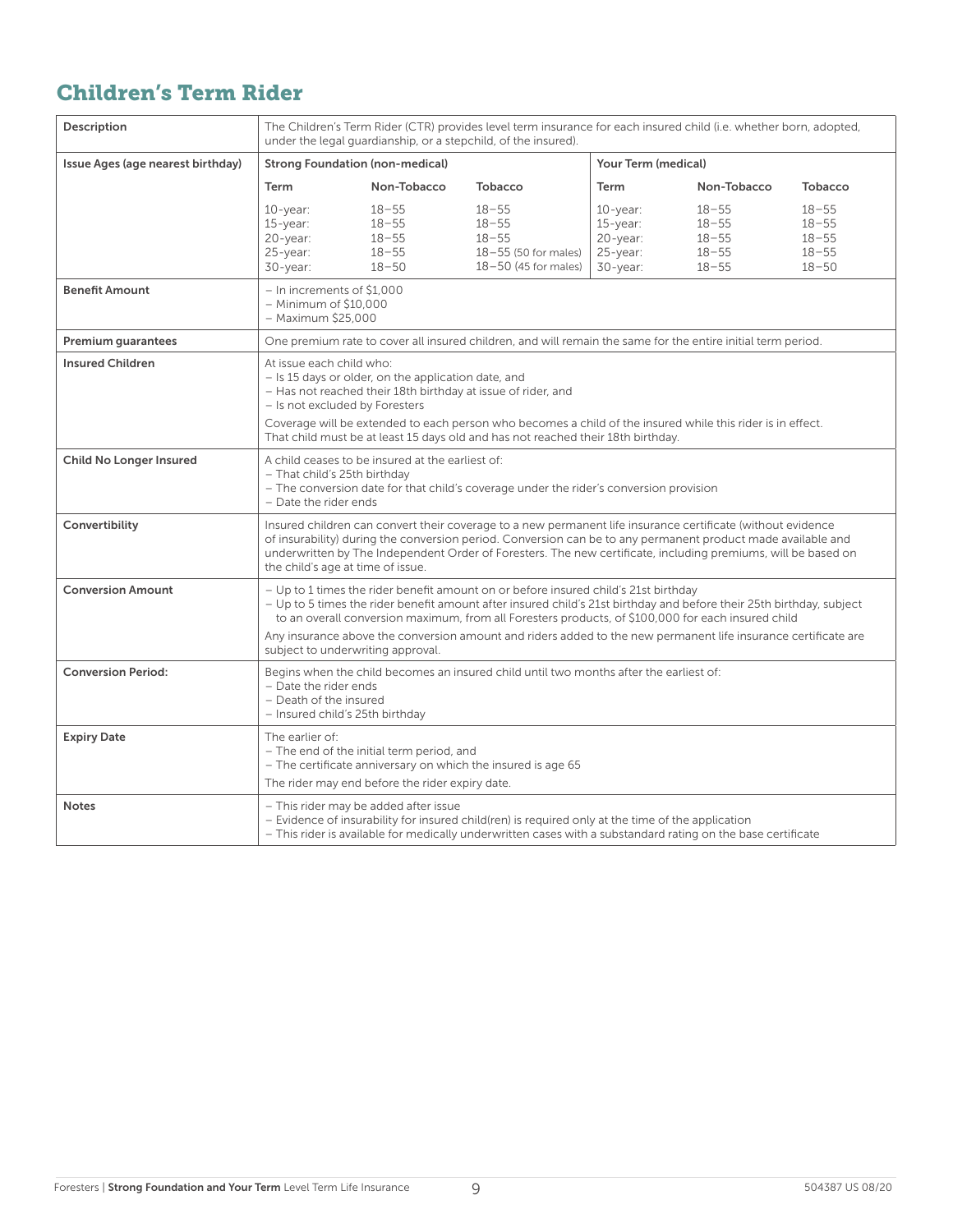## Key Contact Information

#### Illustration Software

You can access/download illustration software by logging onto ezbiz. You can also access mobile quick quotes at foresterscalculator.com

#### Sales Support

We answer your call with a live voice. Foresters Sales Support Team is your first, direct, live point-of-contact for all of your pre-sales needs. Our informed professionals pick up when you call, and provide the friendly assistance you need.Call us at 1-866-466-7166 Option #1, Monday to Friday from 8:30 am to 6:00 pm ET. Our knowledgeable Foresters sales team is standing by to support your business with:

- A "live voice" to answer all of your Foresters questions
- Sales ideas and solutions
- Foresters product training
- Illustration software and website support
- Advanced marketing concepts, materials, and education
- A single point-of-contact with Foresters

#### Our Producer Service Center

Do you need to inquire about business you have recently submitted, or an existing inforce certificate? Visit our producer website ezbiz (foresters.com) for quick and easy 24 hour self-service options. Should you require additional assistance, please contact our Producer Support Line at 1-866-466-7166 Option #2 between Monday to Friday 8:00 am to 8:00 pm ET (department hours may vary).

#### Marketing Supplies

Visit our producer website ezbiz (foresters.com) for forms and marketing collateral. Here you will have the ability to download and/or order Foresters Sales Aids, which include: applications, product guides, consumer brochures, rate sheets, and advertising templates.Up to a maximum of 50 forms can be ordered at a time. If you need to order more than the maximum allowed, please contact Sales Support to place your order.